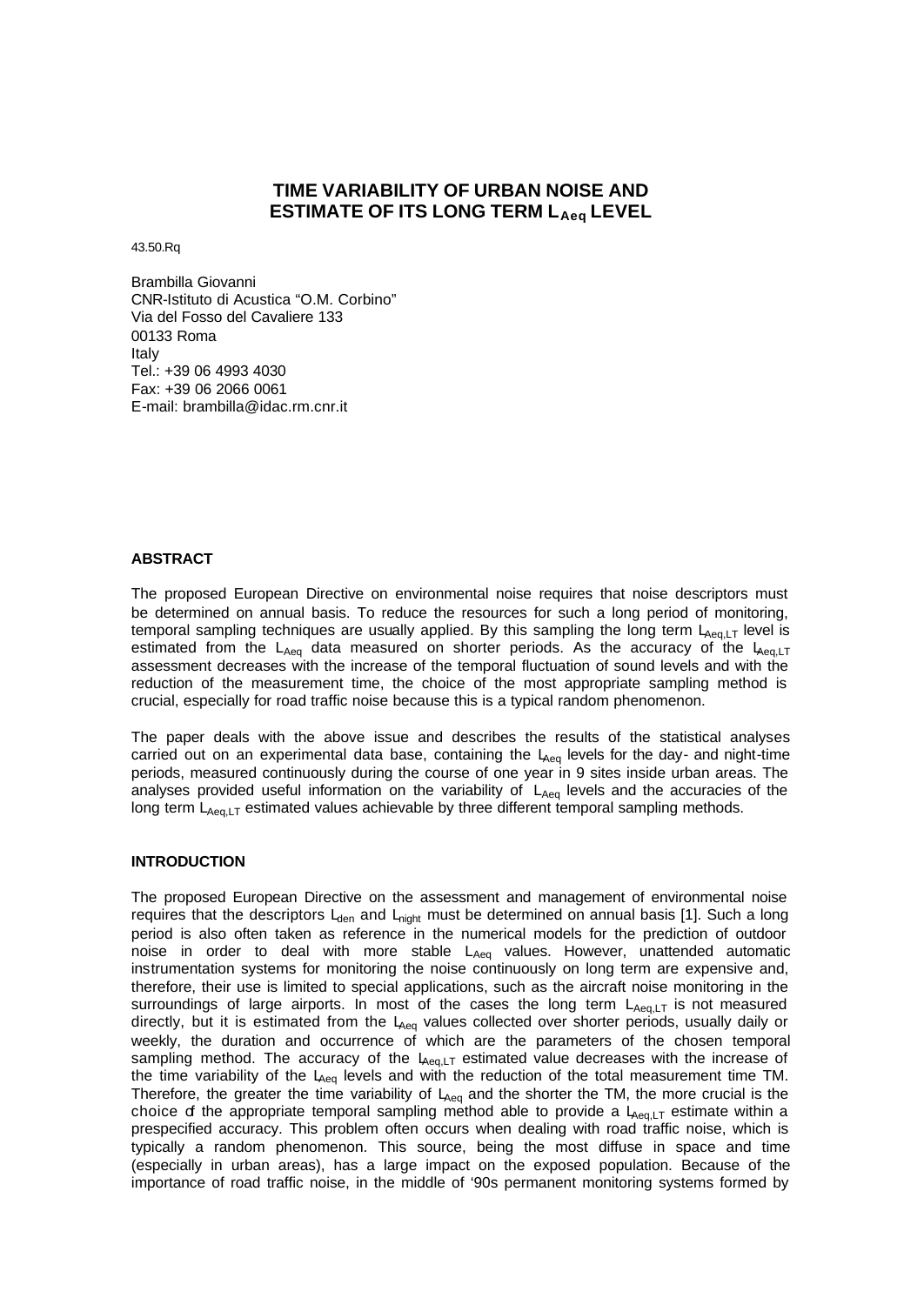fixed measurement units were set up in a few Italian towns (i.e. Genoa, Milan, Trento), mainly to survey the most noisy roads. However, because of their high maintenance cost and considering the good repeatibility shown by the noise data on annual term, these systems were later redesigned to replace the fixed measurement units with easily removable or mobile ones to improve their cost/benefit performance.

The present paper deals with the the variability of the day- and night-time  $L_{Aeq}$  levels and the accuracy of temporal sampling methods to estimate the  $L_{Aeq,LT}$  from  $L_{Aeq}$  levels. The main results of the statistical analyses performed on the noise data monitored for a year by the permanent automatic systems implemented by the Provinces of Genoa and Trento in 9 sites located in 3 towns are described. In particular, three different temporal samplings, namely continuous measurement for all the day- or night-time period, for all a week and for two consecutive weeks, were considered and the corresponding accuracies of the  $L_{\text{Aeq},LT}$  estimated values have been determined.

# **EXPERIMENTAL DATA AND ANALYSIS**

The experimental data, provided by the Provinces of Genoa [2] and Trento [3], were collected by permanent automatic systems in 3 towns, namely Genoa (A), Trento (B) and Rovereto (C). In the 9 sites monitored (7 in Genoa and one in each of the other towns) the  $L_{Aeq}$  levels for the day- and night-time periods were measured continuously for a long period to cover roughly an entire year. A summary of the data set is given in Table I, where for each site and measurement period the number  $N$  of the  $L_{\text{Aeg}}$  values available and the standard deviation *s* of these values are reported for the three temporal sampling methods considered. The long term  $L_{Aeq,LT}$  level, computed from the set of the day- or night-time  $L_{Aeq}$  levels, is also given.

| City | Site           | Period    | $L_{Aeq}$ values | Duration of the temporal sampling |              |              | $L_{Aeq,LT}$ |
|------|----------------|-----------|------------------|-----------------------------------|--------------|--------------|--------------|
|      |                |           |                  | 1 day                             | 1 week       | 2 weeks      | dB(A)        |
| A    | 1              | Day $(D)$ | (s dB)<br>N.     | 359 (1.26)                        | 50 (0.59)    | 24 (0.55)    | 75.4         |
|      |                | Night (N) | (s dB)<br>N.     | 359 (0.70)                        | 49 (0.43)    | 24 (0.40)    | 70.6         |
|      | $\overline{2}$ | D         | (s dB)<br>N.     | 362 (1.64)                        | (1.14)<br>50 | (1.06)<br>25 | 75.4         |
|      |                | N         | (s dB)<br>N.     | 364 (0.66)                        | 52 (0.43)    | 26 (0.39)    | 69.7         |
|      | 3              | D         | (s dB)<br>N.     | 312 (1.43)                        | 40 (1.13)    | 19 (1.05)    | 71.5         |
|      |                | N         | (s dB)<br>N.     | 313 (0.87)                        | 42 (0.70)    | 20 (0.63)    | 67.6         |
|      | 4              | D         | (s dB)<br>N.     | 346 (1.67)                        | (1.29)<br>46 | 22 (1.21)    | 56.7         |
|      |                | N         | (s dB)<br>N.     | 344 (1.81)                        | 45 (1.56)    | (1.45)<br>21 | 52.8         |
|      | 5              | D         | (s dB)<br>N.     | 355 (1.42)                        | 47<br>(0.74) | 22 (0.60)    | 66.1         |
|      |                | Ν         | N.<br>(s dB)     | 356 (1.01)                        | 48 (0.60)    | 23 (0.55)    | 59.6         |
|      | 6              | D         | (s dB)<br>N.     | 335 (1.50)                        | (0.74)<br>47 | 22 (0.60)    | 59.7         |
|      |                | Ν         | (s dB)<br>N.     | 339 (2.18)                        | 46 (1.50)    | 22 (1.33)    | 56.1         |
|      | 7              | D         | (s dB)<br>N.     | 346 (0.95)                        | 45<br>(0.47) | 22<br>(0.44) | 75.5         |
|      |                | Ν         | N.<br>(s dB)     | 348 (0.72)                        | (0.47)<br>47 | 23 (0.43)    | 70.8         |
| B    | 8              | D         | (s dB)<br>N.     | 336 (1.51)                        | (0.83)<br>39 | (0.78)<br>17 | 68.2         |
|      |                | N         | N.<br>(s dB)     | 335 (1.53)                        | 38 (1.23)    | (1.11)<br>17 | 61.8         |
| С    | 9              | D         | (s dB)<br>N.     | 331<br>(1.14)                     | 36 (0.58)    | 15 (0.55)    | 68.3         |
|      |                | Ν         | N. (s dB)        | 332 (1.45)                        | 37 (0.99)    | 16 (0.93)    | 62.3         |

Table I – Summary of the experimental data

In most of the sites (7 out of 9) the road traffic noise was the predominant source, excepting site 4, located in a public green area inside the town, and site 6 where the noise from a steel plant was the main source.

The following three temporal sampling methods were considered for the analysis:

1) the day- or night-time  $L_{Aeq}$  level, taken as the estimate of the  $L_{Aeq,LT}$  level, which roughly corresponds to a TM/LT ratio of 0.3% for the analysed 18 data sets;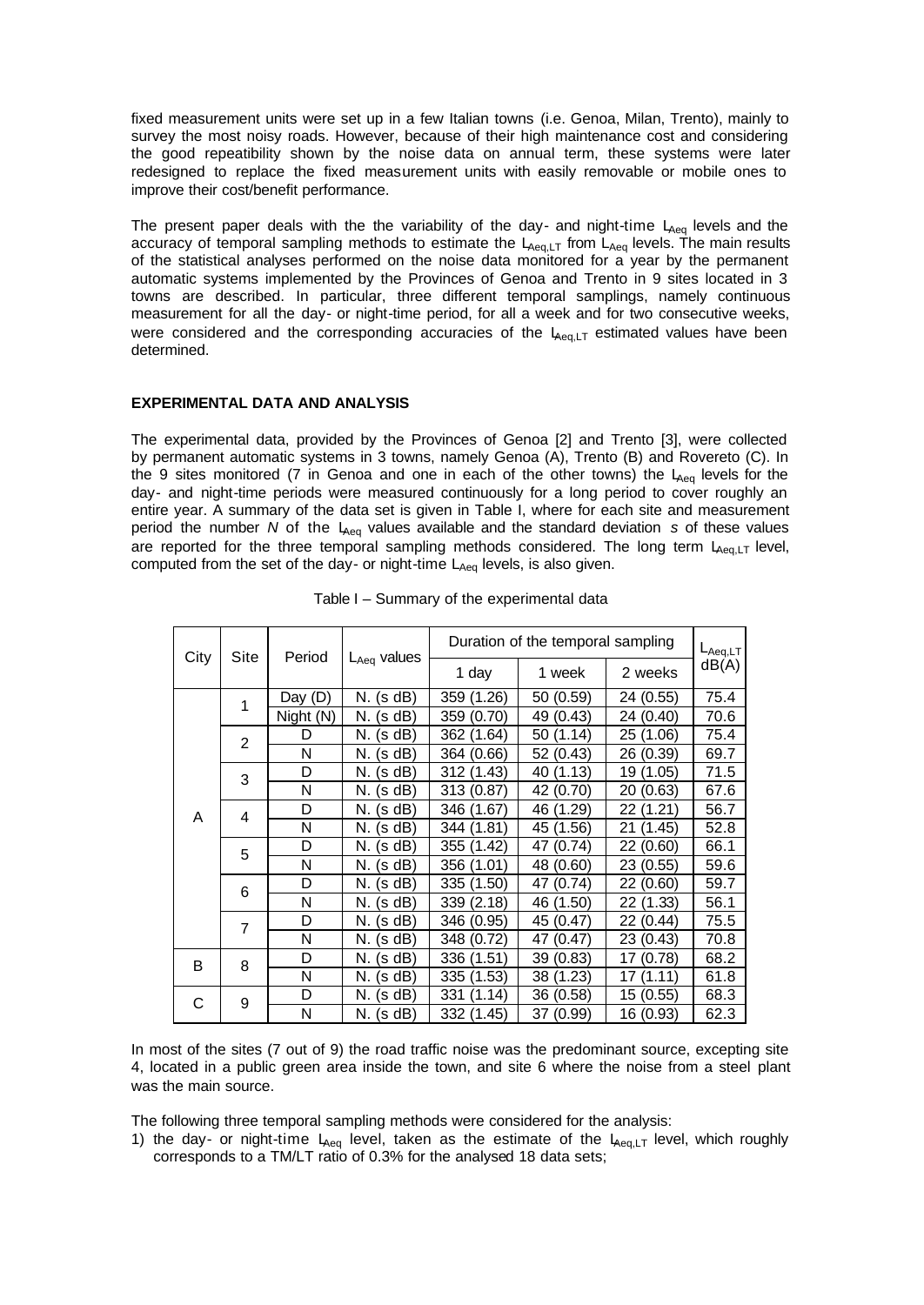- 2) the weekly day- or night-time  $L_{Aeq,W}$  level determined for a complete week, starting with Monday, corresponding to a TM/LT ratio of about 2.3% (averaged across the 18 data sets);
- 3) the fortnightly day- or night-time  $L_{Aeq,2W}$  level determined for two consecutive complete weeks, corresponding to a TM/LT ratio of about 4.9% (averaged as above).

An example of the time series  $L_{\text{Aeq}}$  values available for the analysis is given in Fig. 1, where the time series showing the smallest and largest standard deviation *s* of the L<sub>Aeq</sub> values are plotted. The gaps in the time series collected at the A6 site were due to malfunctions of the automatic monitoring system.



Fig. 1 – Examples of the time series of  $L_{Aeq}$  values available for the analysis

# **RESULTS AND DISCUSSION**

The analyses made on the data were diversified to investigate the variability of  $L_{A_{eq}}$  levels for different time periods (months, days) and the accuracy of the three examined temporal sampling methods to estimate the  $L_{Aeq,LT}$  from  $L_{Aeq}$  levels.

Regarding the variability of  $L_{Aeq}$  levels, Fig. 2 shows the monthly averaged night-time  $L_{Aeq}$  levels, and the corresponding standard deviation *s*, for the sites A2N and A6N above described. It can be seen that for most months the values are close one another and only in August there is a reduction of noise levels (on average 1 dB less than the  $L_{Aeq,LT}$ ), most likely due to the summer holidays. Same trends were observed for the other sites and for the day-time values.



Fig. 2 - Monthly averaged nighttime  $L_{Aeq}$  levels observed for the sites A2N and A6N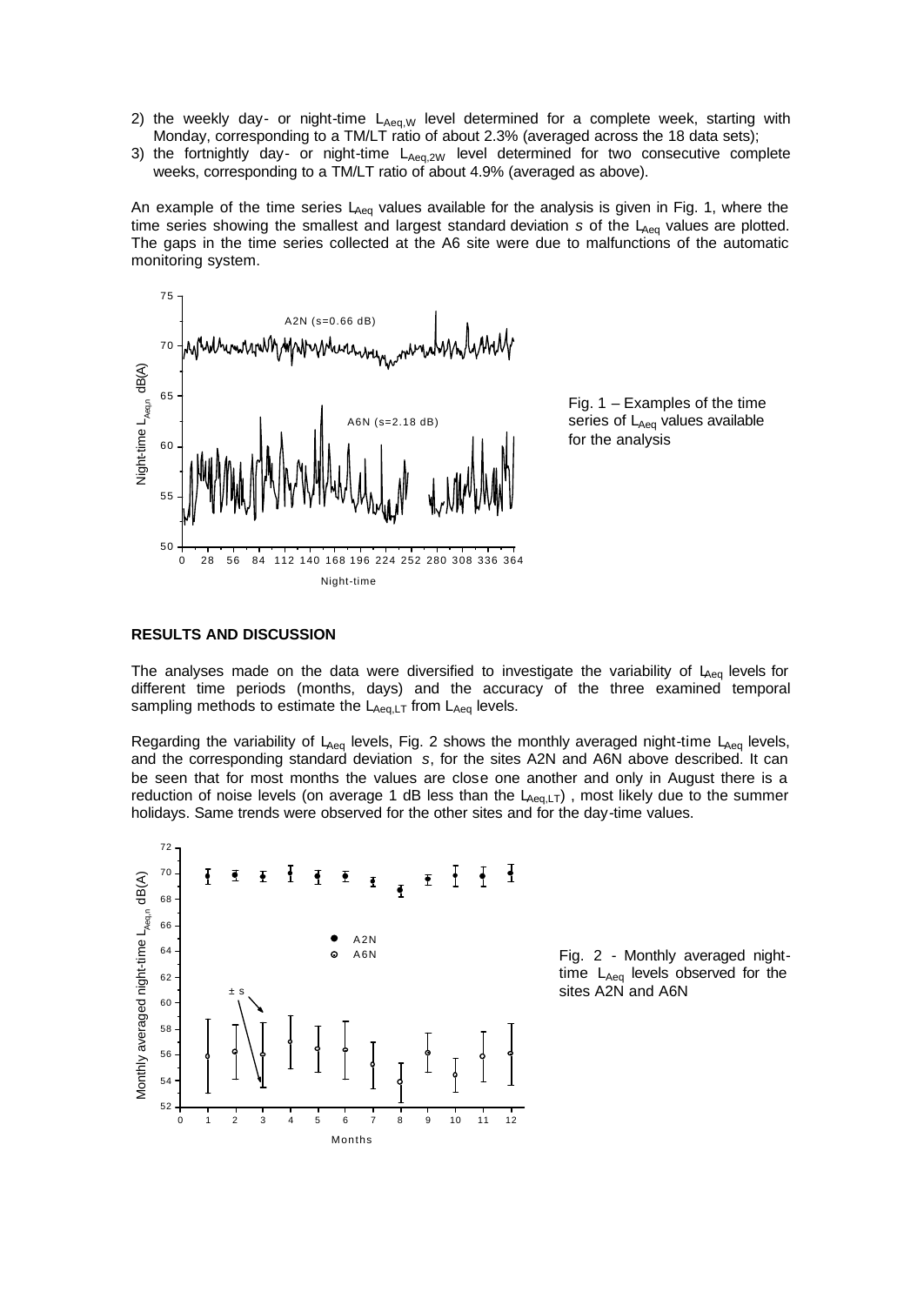Regarding the temporal sampling method 1), the differences between the day- or night-time  $L_{Aeq}$ values and the corresponding long term  $L_{Aeq,LT}$  were calculated; a summary statistics of these differences is shown in the box plot given in Fig. 3. The mean values (square dots in Fig. 3) lay within  $\pm$ 1 dB for all sites and differ from the median values (indicated by the line inside each box in Fig. 3) in most of the cases.



Fig. 3 – Box plot of the differences  $L_{Aeq} - L_{Aeq,LT}$ 

From a practical point of view it is also important to know the probability for the estimated  $L_{Aeq,LT}$ value to lay within some specified range of accuracy. Fig. 4 shows the probability for the long term  $L_{Aeq,LT}$  value, estimated from the day- or night-time  $L_{Aeq}$  levels, to have an accuracy within a range of  $\pm$ 1 and  $\pm$ 0.5 dB. It is evident that this probability increases with the decrease of the standard deviation *s* of the LA<sub>eq</sub> levels; in particular it increases by about 18% (or 13%) with every decrease of 0.5 dB in *s* for ±1 dB (or ±0.5 dB) accuracy range (see the regression lines in Fig. 4).



Fig. 4 – Probability of the accuracy of the long term  $L_{\text{Aeg},LT}$  value, estimated from the day- or night-time  $L_{Aeq}$  levels, to lay within  $± 1$  and  $± 0.5$  dB

Among the days of the week, the best accuracy was observed for Tuesdays and Fridays (mean values of L<sub>Aeq</sub> -L<sub>Aeq,LT</sub> within  $\pm$  0.5 dB in 10 out of 18 data sets), whilst, as expected, the worst ones were obtained for Sundays (underestimates of LAeq -LAeq,LT in 14 out of 18 data sets). The above analysis was repeated for the weekly  $L_{\text{Aeq},W}$  and fortnightly day- or night-time  $L_{\text{Aeq},2W}$ levels, determined according to the temporal sampling methods described in 2) and 3) respectively. As an example, Fig. 5 reports the box plot of the differences between the  $L_{Ae0,W}$ levels and the corresponding long term  $L_{Aeq,LT}$ .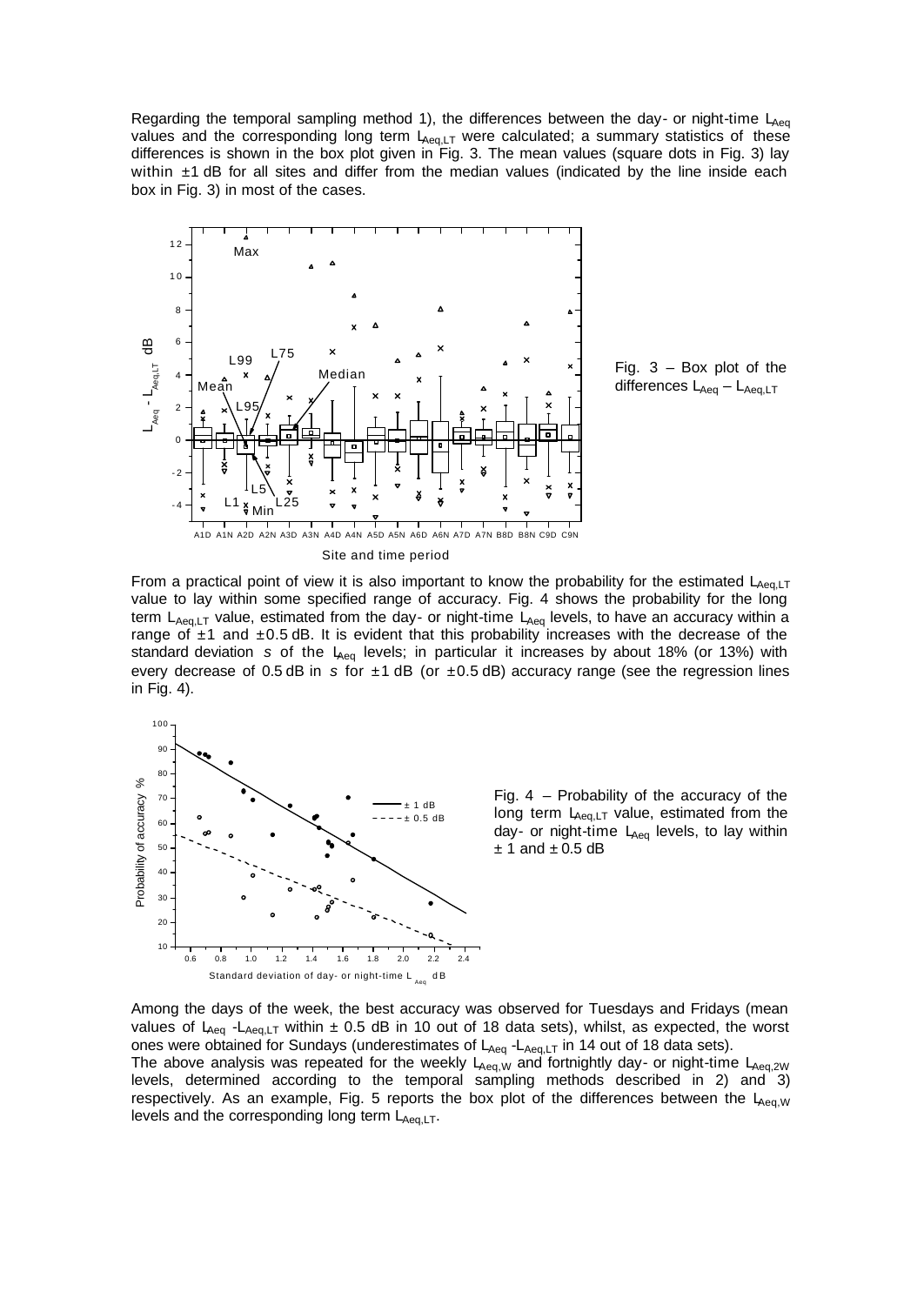

Fig. 5 - Box plot of the differences  $L_{Aeq,W} - L_{Aeq,LT}$ 

As would be expected, the variability of these differences is reduced and, therefore, the accuracy of the  $L_{Aeq,LT}$  estimate is increased. Fig. 6 shows the probability for the long term  $L_{Aeq,LT}$  value, estimated from the weekly  $L_{Aeq,W}$  and fortnightly  $L_{Aeq,2W}$  levels, to have an accuracy within a range of  $\pm$  1 and  $\pm$  0.5 dB.



Fig. 6 - Probability of the accuracy of the long term  $L_{Aeq,LT}$  value, estimated from the weekly and fortnightly  $L_{Aea}$  levels, to lay within  $\pm$  1 and  $\pm$  0.5 dB

This increase in the accuracy is also evident in Fig. 7, showing the reduction of the interquartile range (L75-L25) of the differences  $L_{Aea,TM}$  -  $L_{Aea,LT}$  against the standard deviations *s* of the  $L_{Aeq,TM}$  values observed for the sites A2N and A6N. This reduction is due to the increase of the TM/LT ratio of the sampling method, from the minimum value of 0.3% (daily method 1) up to 4.9% (fortnightly method 3). The weekly method 2 is required at present by the Italian legislation for road traffic noise monitoring.

In order to design a valid and efficient temporal sampling the most common approach is to reveal the probabilistic nature of the time series  $L_{Aeq}$  levels. This can be achievable by the time series modeling via the class of autoregressive moving average (ARMA) models, as shown in [4]. In general, when the  $L_{\text{Aeg}}$  levels are statistically independent one another the number of measurement data required to get a prespecified accuracy for the  $L_{Aeq,LT}$  estimate is less than that necessary when the independence criterion is not met. The autocorrelation of the Z-scores from the time series data can be used to test their statistical independence, as indicated in [5].